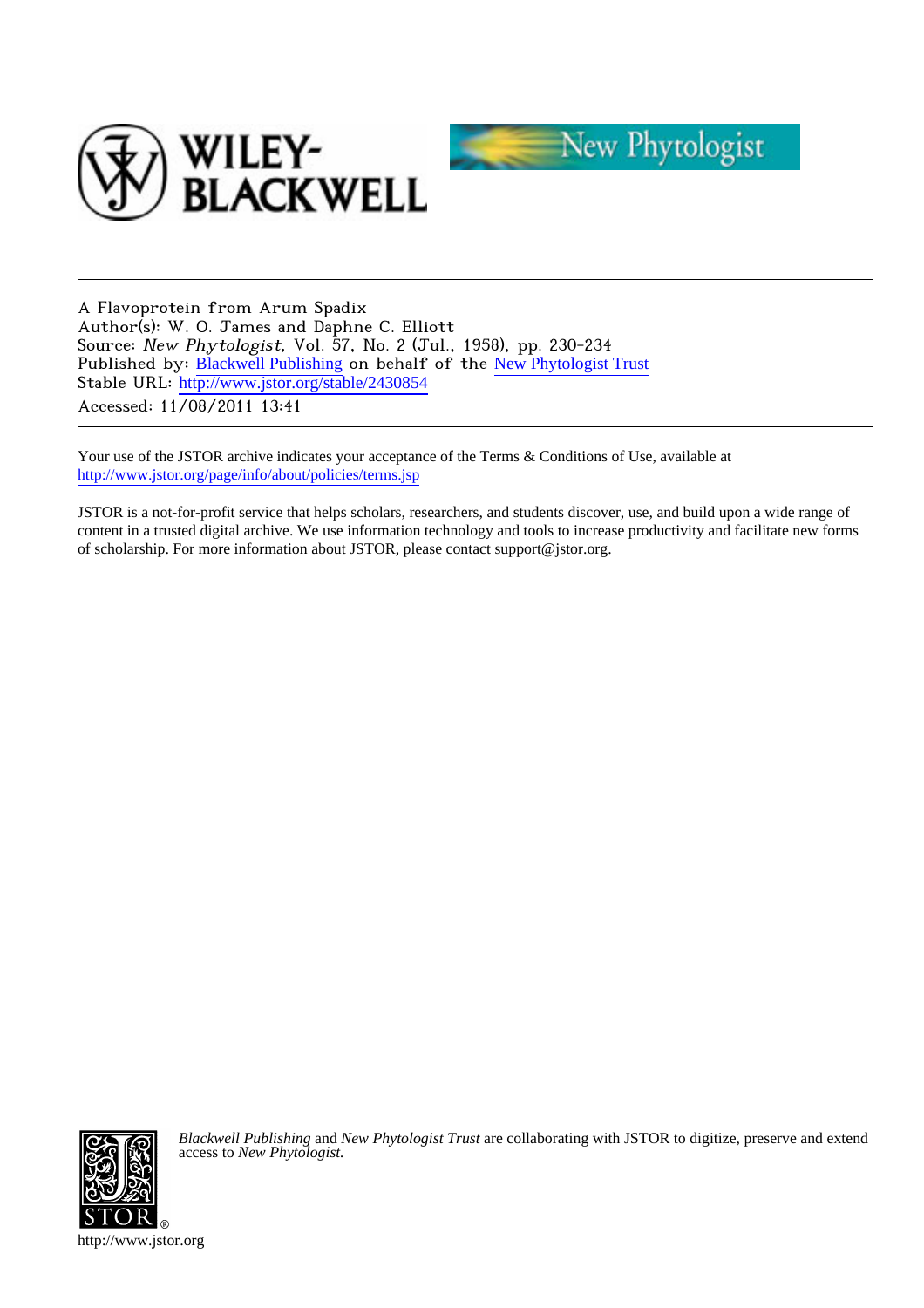# A FLAVOPROTEIN FROM ARUM SPADIX

BY W. 0. JAMES AND DAPHNE C. ELLIOTT

Department of Botany, Oxford

 $(Received 7$   $\tilde{f}$ une 1957)

(With 2 figures in the text)

#### **SUMMARY**

A flavoprotein has been extracted from the mitochondria of Arum spadix. The prosthetic group is flavine-adenine-dinucleotide and the enzyme behaves as a DPN-specific cytochrome  $c$  reductase. It is also autoxidizable. Its respiratory function is discussed.

The existence of an autoxidizable flavoprotein in extracts from Arum spadices was observed by James and Beevers (I950) and its possible respiratory significance recognized. Extraction from the tissue in a form suitable for further investigation was not found possible; but its extraction and partial purification from separated mitochondria has now been achieved. In the following paper the method of extraction and the examination of the product are described. The enzyme proves to be a fairly stable flavoprotein with a flavine-adenine-dinucleotide (FAD) prosthetic group, a high degree of specificity for DPN (coenzyme I) and the ability to reduce cytochrome  $c$  rapidly. It is also autoxidizable and the reductase and terminal oxidase functions have not yet been separated.

#### MATERIAL AND METHODS

Arrum spadices were collected in the Oxford neighbourhood and brought immediately to the laboratory and cooled to  $2^{\circ}$  C. Spadices from unopened inflorescences and with minimal amounts of anthocyanin in the surface cells were selected.

Mitochondria were extracted from spadix samples by the method of Hackett and Simon (I954) and were washed once with 40 ml. medium.

### Extraction of the flavoprotein

The mitochondrial pellet from 36 gm. spadix tissue was suspendec extraction medium. This was made up to  $15$  ml. with distilled water, a alcohol, previously cooled to  $-$  10° C., was added very slowly with c give a final concentration of 70 per cent alcohol. The vessel was surrounded by a freezing mixture maintaining a temperature of  $-5^{\circ}$  C. throughout this stage.

The alcohol-treated mitochondria were then centrifuged down at  $-\xi^{\circ}$ C., and the precipitate taken up in I2 ml. ice-cold 0.5 M phospbate buffer, pH 7.o. Denatured protein was centrifuged off and I3 ml. of supernatant 'flavoprotein solution' was obtained.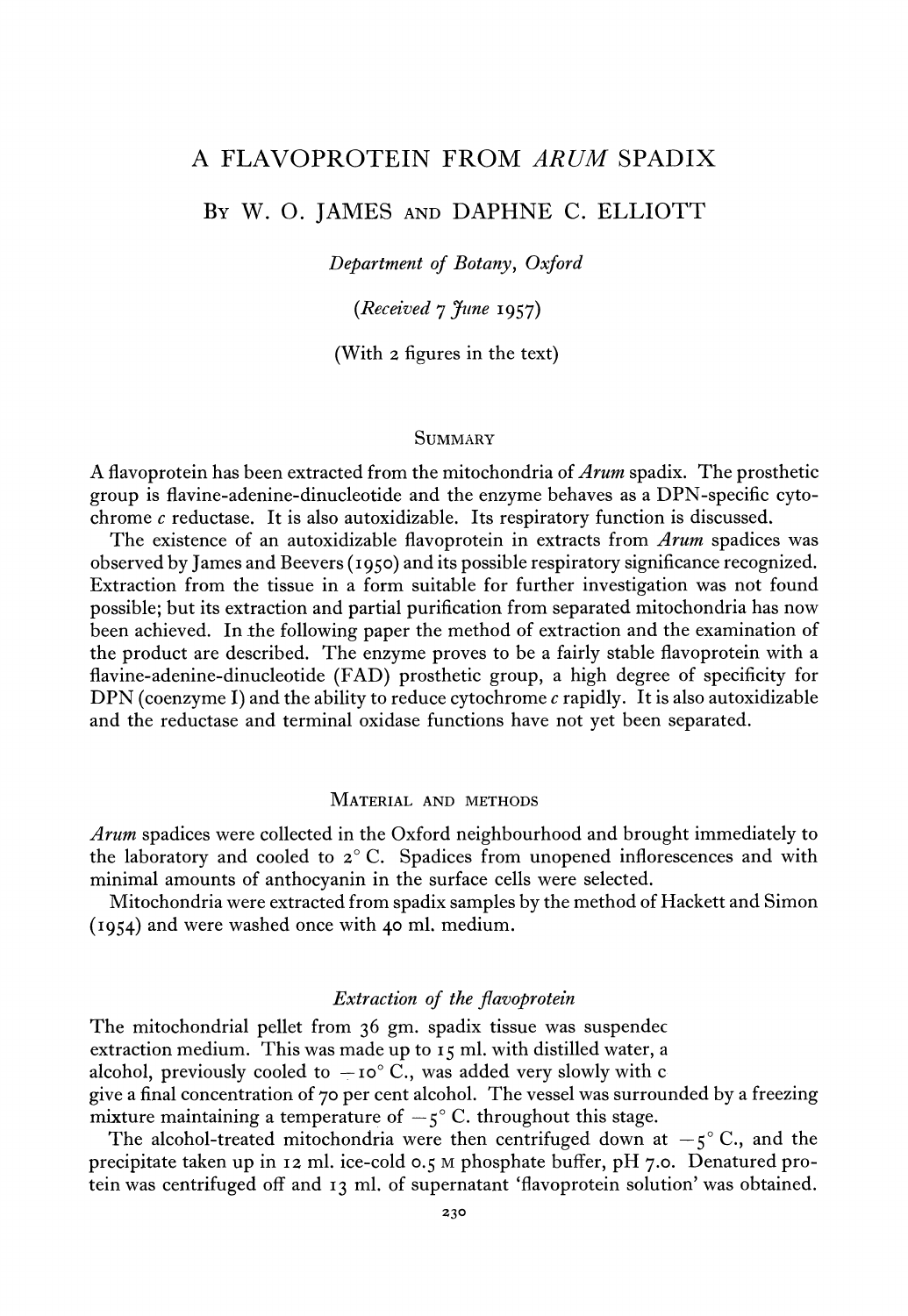## A flavoprotein from Arum spadix 231

## Isolation of the prosthetic group

The mitochondrial fraction not precipitated by cold alcohol was bright yellow but did not yield any flavine on concentration. The insoluble denatured residue remaining after extraction with phosphate buffer was brought to the boil with 3 ml, water but no flavins were extracted. It therefore appeared that the flavin prosthetic group was efficiently extracted in the 'flavoprotein solution' obtained as above.

The flavoprotein was split by the following method. Ammonium sulphate was added to io ml. 'flavoprotein solution' until it was 0.7 saturated and the solution held in a boiling water bath for io minutes. After cooling it was centrifuged to clear and the supernatant (8.o ml.) was extracted three times, with 8 ml. p-cresol. The combined cresol extracts amounting to 20 ml. were mixed with 40 ml. ether and then extracted with three successive i ml. aliquots of distilled water to give an aqueous solution of the free flavin.

#### RESULTS

#### Identification of the prosthetic group

#### Chromatography

Aliquots of the flavin solution prepared as above were run in two separate types of one-way chromatogram on paper. The first was a descending chromatogram using nbutanol/glacial acetic acid/water in the proportions  $4/1/5$  by volume. The second was an ascending chromatogram in 5 per cent aqueous  $Na<sub>2</sub>H PO<sub>4</sub>$ . 12 H<sub>2</sub>O. Of a number of solvents tried these two were found to be the most useful.

### Table  $I.$  RF values observed in  $I$ -way chromatograms

| Flavin      | Solvent                  |                         |
|-------------|--------------------------|-------------------------|
|             | Butanol/<br>Acetic/Water | Aq. Sodium<br>phosphate |
| <b>FAD</b>  | O.O4                     | 0.31                    |
| Arum flavin | 0.04                     | 0.31                    |
| <b>FMN</b>  | 0.00                     | 0.48                    |
| Riboflavin  | 0.37                     | 0.24                    |

All the spots were yellow and were strongly fluorescent in ultraviolet light. Two small spots, also fluorescent, were observed in the butanol-acetic chromatogram, at RF O.I2 and 0.17 but were not identified.

The remainder of the flavin solution was run as a band on a butanol-acetic chromatogram. The principal band was eluted and used for further tests.

An aliquot was mixed with an authentic preparation of flavine-adenine-dinucleotide and run in a second butanol-acetic chromatogram. There was no separation and the chromatogram showed a single spot only. With the aqueous sodium phosphate a spot of the preparation run beside a spot of the known FAD had an identical RF.

#### D-amino acid oxidase activity

D-amino acid oxidase was prepared from fresh sheep's kidneys by the method of Negelein and Brömel (1939) and the flavin removed by treatment with saturated ammonium sulphate (Davison, I95i). The protein was resuspended in pyrophosphate buffer, pH 8.3. Catalase was prepared by the method of Bonnichsen (1947).

Preparations were set up in Warburg manometer flasks containing 0.3 ml. D-amino acid oxidase suspension, O.I ml. catalase, 0.3 M ethanol, 0.3 ml. 0.4 M alanine (in the side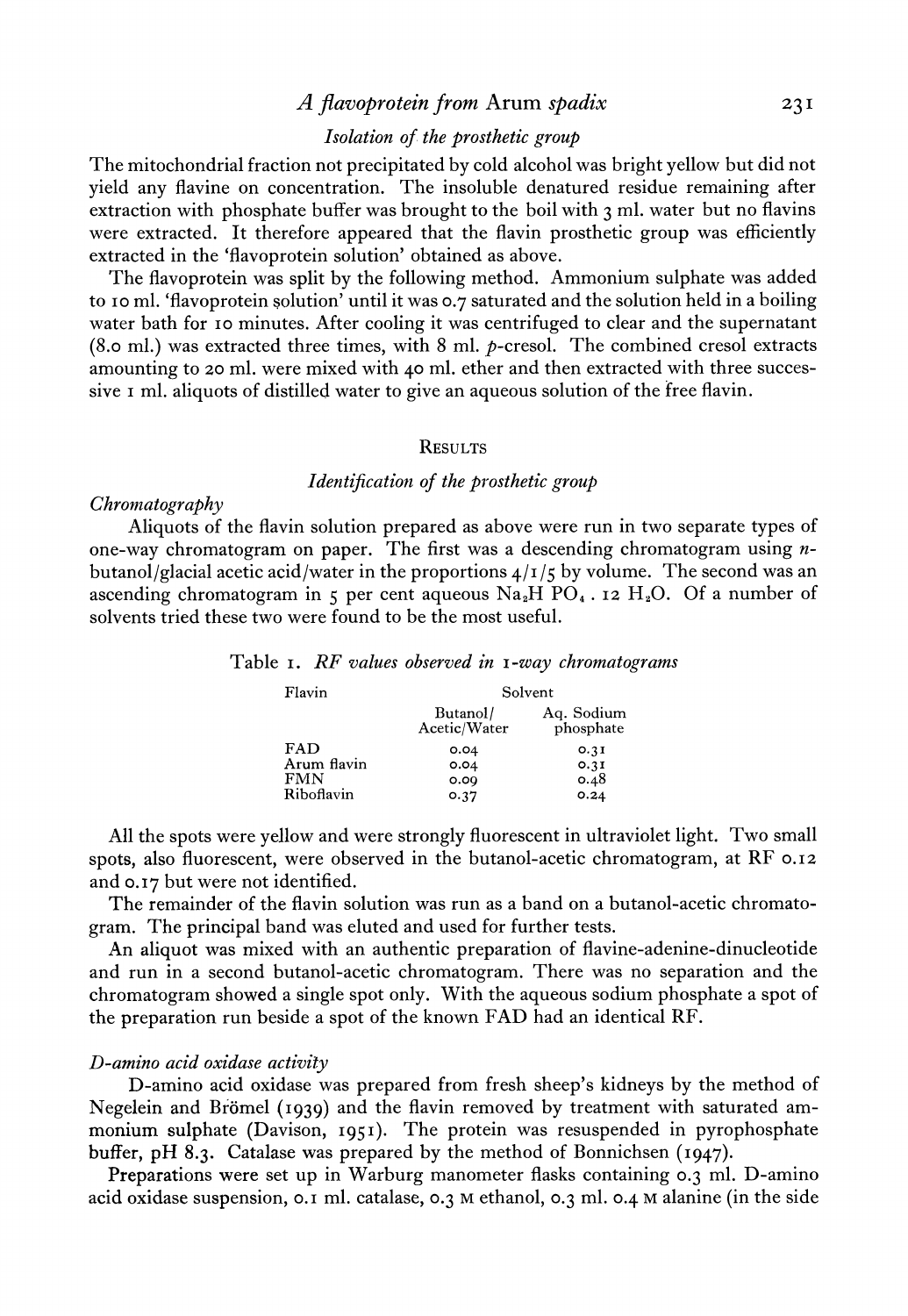## 232 W. 0. JAMES AND DAPHNE C. ELLIOTT

arm), I.0 ml. pyrophosphate buffer pH 8.3 with 0.2 ml. io per cent KOH (in the centre well) and water to give 3.3 ml. in all. The concentration of the *Arum* flavin solution was adjusted to give an optical density equal to that of the known FAD. Flasks were then set up in which 0.3 ml. of FAD or Arum flavin solution replaced 0.3 ml. water. The control flasks showed little uptake of oxygen. Flasks in which the enzyme was reconstituted by addition of FAD showed an oxygen uptake about nine times faster and those with *Arum* flavin one faster still.

#### Table 2. D-amino acid oxidase activity

| $\mu$ l O <sub>2</sub> consumed in 60 minutes. Contents of flasks as    |                  |
|-------------------------------------------------------------------------|------------------|
| given in the text.                                                      |                  |
| Control<br>With flavine-adenine-dinucleotide<br>With <i>Arum</i> flavin | 15<br>140<br>708 |

The clear flavoprotein solution was pale yellow and had a strong pale green fluorescence in U.V. light. Both colour and fluorescence were quenched by a small addition of dithionite and both returned after a short period of shaking by hand in the presence of air. The enzyme was, therefore, autoxidizable. It was precipitated by a small addition of phosphotungstate or alcohol.



Fig. 1. Absorption spectrum of Arum flavoprotein in the region  $\lambda = 330$  to 470 m  $\mu$ . There is also a much more intense peak of absorption at 260 m<sub>p</sub> which does not change on reduction.  $x$ , initial solution;  $\bullet$  after reduction with dithionite; o after shaking the reduced solution in air.

Fig. 2. Optical density at  $\lambda = 340$  mµ. x with DPN; o with TPN. After 62 minutes alcohol, alcohol dehydrogenase and semicarbazide were added to the DPN cuvette. After 68 minutes isocitrate+isocitric dehydrogenase was add due to addition of reagents.

### Spectroscopic examination

The absorption spectrum of a sample of the flavoprotein solution was examined in a Hilger spectrophotometer. The spectrum observed is recorded in Fig. i. Two peaks of absorption occurred at  $\lambda = 357$  and 415 mu. Absorption at wave lengths above 390 mu was sharply reduced by a small addition of dithionite and was restored on shaking in air.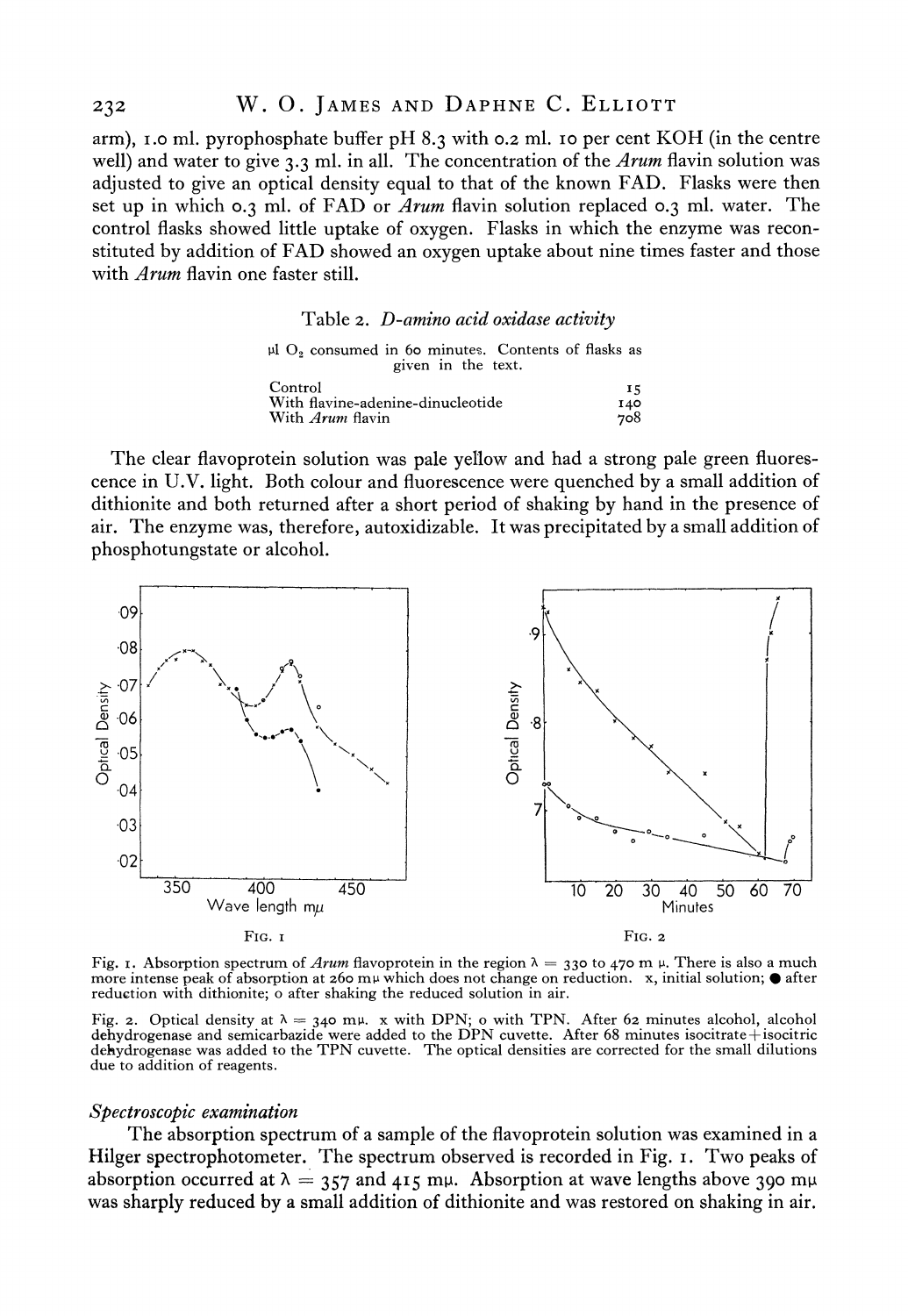## A flavoprotein from Arum spadix 233

The position of the peak at  $415$  m<sub>H</sub> differs from that of FAD which lies at  $450$  m<sub>H</sub>. A sample of the prosthetic group isolated from the Arum flavoprotein showed a peak at <sup>450</sup>mp agreeing with the free flavin. The maximum difference between the oxidized and reduced spectra of the flavoprotein lies to the right of the  $415$  m $\mu$  peak. In all these respects the enzyme corresponds very closely with the aldehyde oxidase of liver (Mahler, 1956; Gordon, Green and Subrahmanyan, 1939).

### Reaction with coenzymes

DPN (coenzyme i) was reduced enzymatically with alcohol and crystallized alcohol dehydrogenase; TPN (coenzyme 2) with an isocitric system. Flavoprotein was extracted from 12 gm. spadix in the usual way and taken up in 2 ml. phosphate buffer at pH  $7$ . The oxidation of the coenzyme was followed by recording the absorption at  $\lambda = 340$  m $\mu$ in a Unicam spectrophotometer with a light path of  $1.0$  cm. The cuvettes contained  $0.5$ ml. flavoprotein solution+coenzyme in phosphate buffer, pH  $7$ , to 3.0 ml. The results are recorded in Fig. 2. Oxidation of DPN was rapid; but oxidation of TPN was only slight. After about 6o minutes 0.2 ml. ethanol, a little crystalline alcohol dehydrogenase and a little semicarbazide were added to the cuvette containing DPN. Re-reduction of the coenzyme was immediate and complete. On adding isocitric acid and isocitric dehydrogenase to the TPN cell a small increase of absorption was recorded. The flavoprotein has therefore amarked specificity towards DPN. DPN reduced with dithionite by the method of Umbreit et al. (1949) was also readily oxidized.

## Reduction of cytochrome c

The reduction of cytochrome  $c$  was observed in a Beck visual microspectrometer by means of the  $c\alpha$ -band at  $\lambda = 550$  m $\mu$ . A depth of approximately 5 mm, was used. In a system containing  $2$  drops ethanol  $+o$ . I ml. crystalline alcohol dehydrogenase solution +0.1 ml. containing 0.01 DPN (Sigma)+0.1 ml. containing 0.1 mg. cytochrome  $c$ (Sigma) no spectral change had occurred after 30 minutes. A parallel mixture containing o.i ml. Arum flavoprotein solution in addition caused the appearance of a heavy band at 550 mµ. This was not further intensified on addition of dithionite. The cytochrome c was therefore fully reduced by the flavoprotein.

### $Cytochrome b<sub>7</sub>$

A suspension of mitochondria obtained from Arum spadix by the usual procedure was examined in the Beck microspectrometer and showed a faint absorption band at 605 m $\mu$ (cytochrome a) and a stronger band at 560 mµ (cytochrome  $b_7$ ; Bendall and Hill, 1956). Cooling and shaking the suspension in air caused the disappearance of both bands which returned again slowly on standing. Addition of dithionite darkened the bands. Malate caused partial reduction as previously observed by Bendall and Hill.

An alcohol-dehydrogenase-DPN system was set up as in the previous section and an oxidized mitochondrial suspension added. The cytochrome  $b<sub>2</sub>$  band at 560 mu was fully visible after i minute. This did not represent any acceleration of the reduction observed with the mitochondria alone. Further addition of 0.1 ml. Arum flavoprotein solution did not increase the rate of reduction either. On addition of a drop of cytochrome  $c$  solution, a strong band appeared at  $550 \text{ m}\mu$  immediately, but no band at  $560 \text{ m}\mu$ , i.e. the cytochrome  $b_7$  was not reduced by the flavoprotein directly or through cytochrome  $c$ .